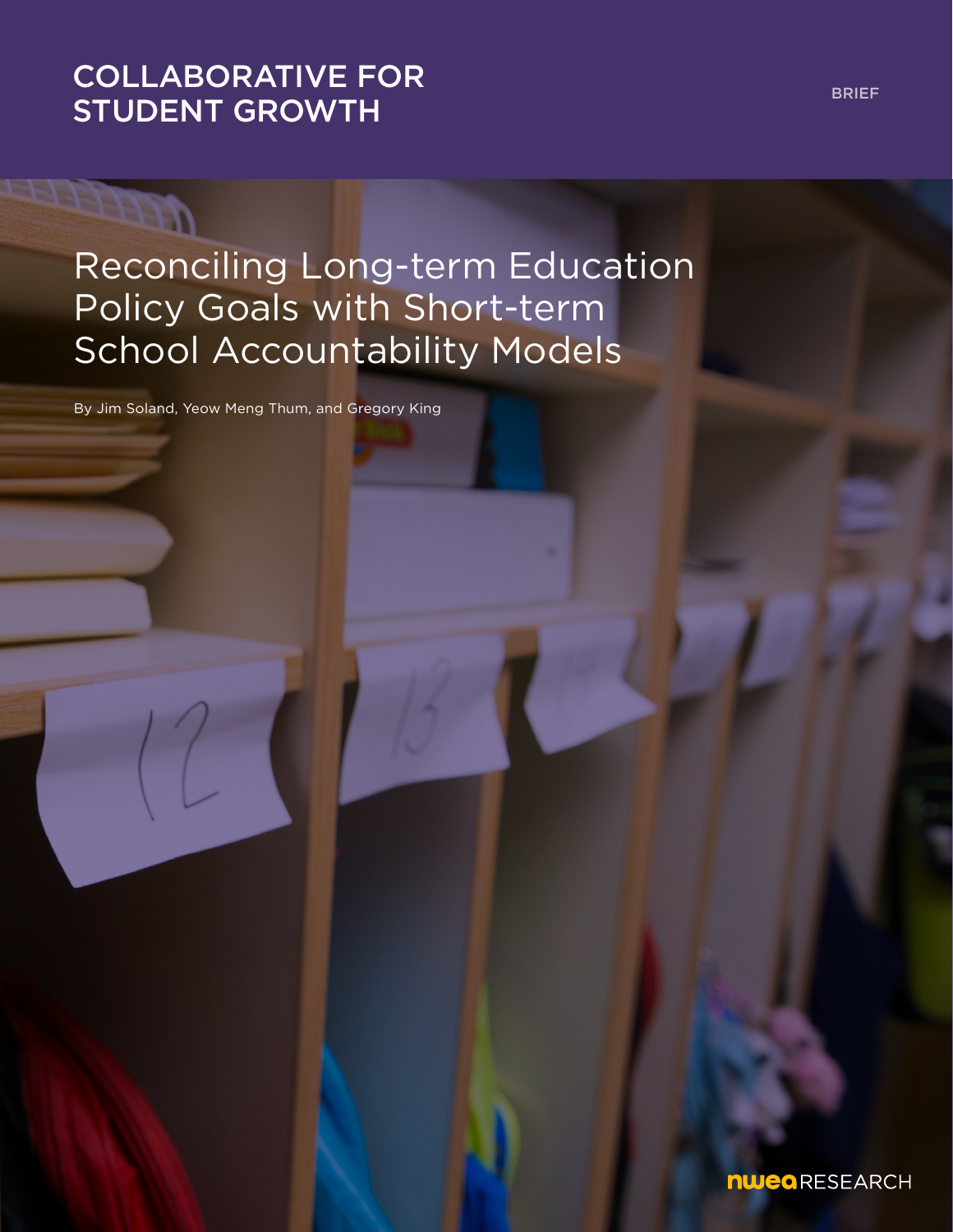# KEY FINDINGS

- Schools held accountable for short-term student growth are often very different than ones that would be identified under ESSA if more years of data were used. Rank order of schools varies greatly depending on timespan.
- School accountability, as it currently stands, could be doing a disservice to the schools that are actually doing the most to prepare their students in the long term.

There is a conundrum that underlies much of state and federal education policy: while the aim of many policies is for schools to prepare students for long-term success, like college and career readiness, those same schools are often held accountable for their contributions to student growth over much shorter time periods.

Under the Every Student Succeeds Act (ESSA), a majority of states now include student growth estimates, not just achievement at a single point in time, in accountability measures.

**Under ESSA, 47 states plan to use student growth as an accountability indicator; 33 states weight growth the same or more than achievement. Most use current year test scores and data from only one or two years prior to calculate growth.**

These measures have consequences for schools, as well as teachers and students: ESSA requires states to identify and intervene in the bottom 5% of schools. Growth measures used by states are often based on student test scores from two to three years of data. However, many school goals under federal and state policy involve improving much longer-term student outcomes, including preparing students for success in college. Despite the increased use of growth measures, little research to date has investigated the implications of this discrepancy for school accountability.

This study begins to close that gap by examining how much rank orderings of schools change when estimates of student growth are made in short- versus long-term timespans. We used MAP Growth assessment data from a cohort of students in grades 2 through 6 in a state that tests students in math and reading in fall and spring of each year, to estimate the contributions of 570 schools to students' growth throughout elementary school. Our research investigated how different the rankings of school effectiveness would be when based on:

- fall to spring growth from one year,
- spring to spring growth over three years, or
- spring to spring growth over all of elementary school.

While growth during elementary schools is not a perfect proxy for a student's college readiness, research shows that longer-term growth is more associated with outcomes like college enrollment than growth from shorter time periods.

#### **Estimates of school contributions to student growth varied greatly depending on timespan examined**

The results showed that there is little relation between estimates of school contributions to growth for a single school year and growth over the course of elementary school. Estimates based on fall-to-spring test score gains from a single year are only correlated with estimates of student growth between spring of second and sixth grade at .10 or below.

#### **School rankings in accountability systems likely differ for short-term versus long-term measures**

Even when expanding the model to measure growth over two years (the most common timespan used by states to estimate growth under ESSA), schools identified as low-performing would likely differ from those that would be identified as such if the timespan were expanded to include all of elementary school. More specifically, increasing the timespan to estimate school contributions to student growth over two years improved the correlation of estimates that include grades 2 to 6 (generally, correlations of around .50). Research suggests that determinations made under accountability policies, like those under ESSA, designed to identify extremely lowand high-performing teachers or schools are likely to differ when estimates correlate below .90. Thus, the correlations of .50 were low enough that different schools would likely be identified as low-performing under ESSA when using short-term growth versus growth during the entire span of elementary school, which has been shown to correlate with indicators of college readiness.

In sum, we find that estimated school effectiveness is highly sensitive to timespan, suggesting that shortterm accountability policies could produce unintended consequences relative to long-term goals, like preparing students for college.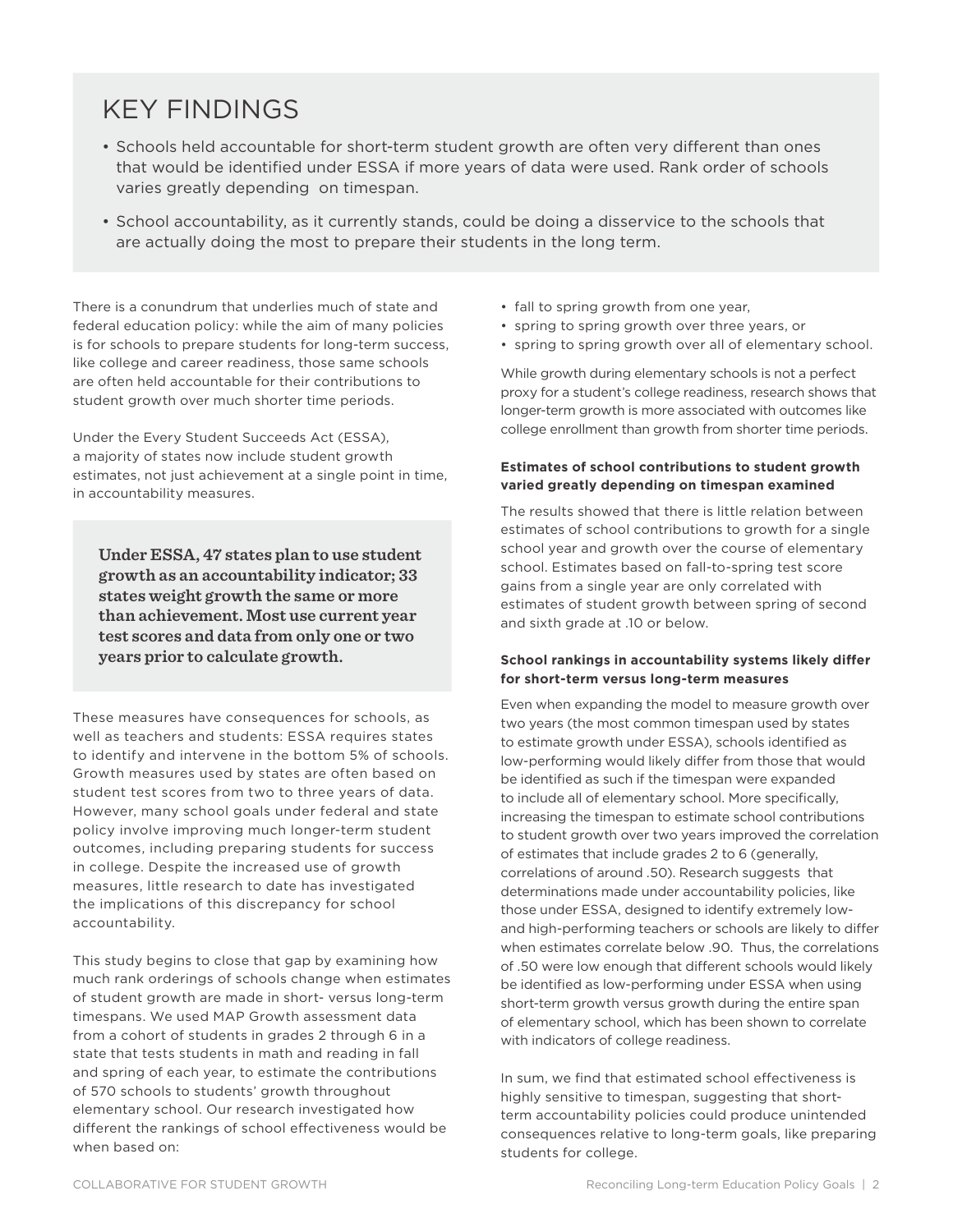

Compound polynomial model-estimate plot of achievement scores for reading and math by subject and test administration. The model reflects seasonal learning patterns, including the sawtooth in fall-to-spring data representing summer learning loss. Brackets show time spans used in estimates of school contributions to growth.

### RECOMMENDATIONS

### **Ensure policies holding schools accountable for student growth are not at odds with desired long-term student outcomes like college readiness.**

By expanding accountability measures to include student growth, states are taking a positive step for long-term student success. Research suggests that holding schools accountable for growth rather than static achievement alone is likely to support efforts around college readiness and that growth is often a better predictor of college readiness than static achievement . The findings of this study suggest that policymakers should engage in a broader conversation about how to hold schools accountable to best support student success and provide the aligned supports for continuous school improvement.

### **Reexamine and refine how schools are held accountable.**

Under federal policy, helping students finish high school, preparing them for college, and closing opportunity gaps that disproportionately affect students of color and economically disadvantaged students are primary aims of the educational system. All of these involve contributions of schools to the long-term growth of their students. This study showed that associations between those long-term estimates and the ones based on shorter-term growth as typically used under ESSA—differed in statistical and practical significance.

While the current study could not estimate school contributions to student growth through their full kindergarten and 12th grade educations, it revealed a discrepancy between the longterm goals of policy and the short-term nature of accountability that could undermine our best efforts to prepare students for their futures.

As we work together to improve schools and systems, the measures we use to hold schools accountable, and, importantly, how we intervene in schools identified as low-performing, it is important to consider long-term, as well as short-term growth. This may be a useful lever for differentiating support when identifying a school for turnaround.

**<sup>i</sup>** Koedel, C., & Betts, J. (2010). Value added to what? How a ceiling in the testing instrument influences value-added estimation. *Education*, 5(1), 54–81. **ii** Reardon, S. (2016). *School district socioeconomic status, race, and academic achievement.* Retrieved from Stanford Center for Education Policy Analysis: http://cepa.stanford.edu/content/school-district-socioeconomic-status-race-and-academic-achievement

**iii** Thum, Y. M., & Bhattacharya, S. K. (2001). Detecting a change in school performance: A Bayesian analysis for a multilevel join point problem. *Journal of Educational and Behavioral Statistics*, 26(4), 443–468.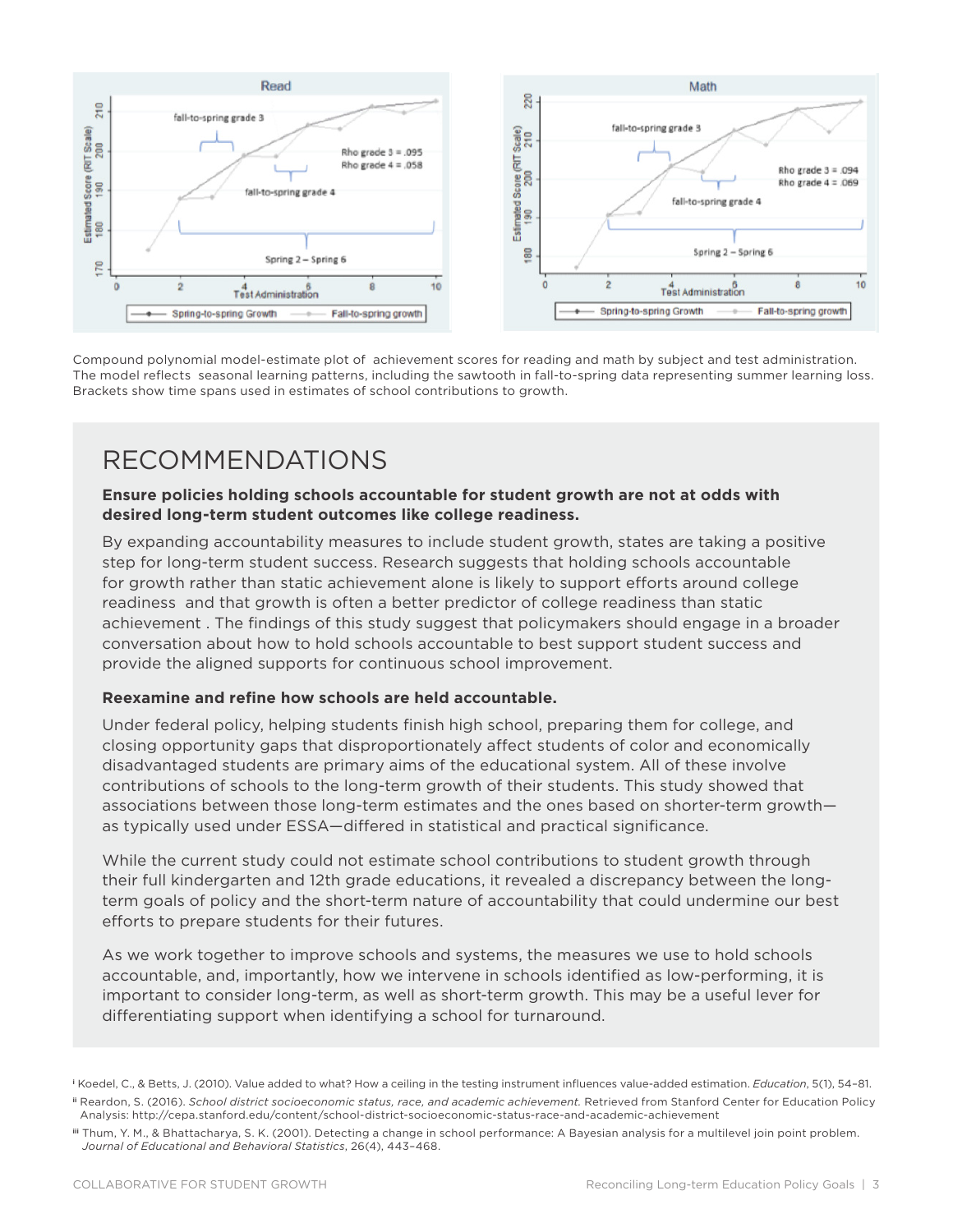# ABOUT THE AUTHORS

Dr. Jim Soland is a Senior Research Scientist at the Collaborative for Student Growth at NWEA, and is an Adjunct Professor of Quantitative Methodology in the College of Education at Oregon State University. His research focuses on assessment and evaluation policy and practice, with particular emphasis on measuring social emotional learning, test engagement, and estimating teacher and school effectiveness. Soland completed a doctorate in Educational Psychology at Stanford University with a concentration in measurement and policy.

Dr. Yeow Meng Thum is a Senior Research Fellow at the Collaborative for Student Growth at NWEA. His work focuses on methodological research on multivariate, multilevel models for behavioral and educational data, as well as topics in latent variable modeling, causal inference, and the psychometrics of scaling and norming. Thum holds a PhD from the University of Chicago.

Gregory King is a Research Scientist at the Center for School and Student Growth at NWEA. His research focuses on college and career readiness, policies that impact education access and success, as well as data visualizations for the use of reporting information to educators, administrators, and policymakers. King holds a PhD in Educational Research and Policy Analysis from North Carolina State University.